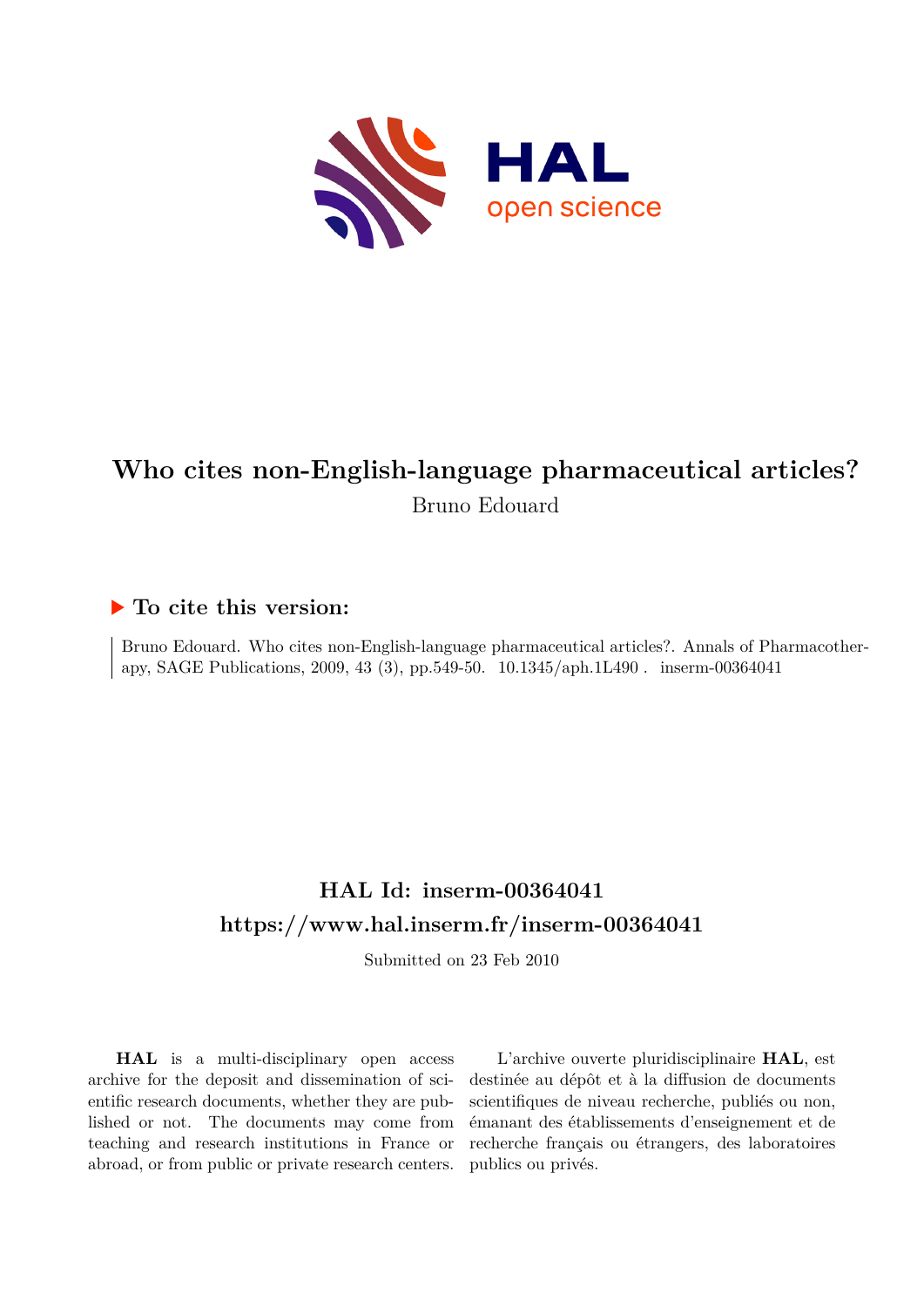## *Who cites non-English-language pharmaceutical articles?*

**Bruno Edouard** \* *CCML-SPH, Service Pharmacie Centre chirurgical Marie Lannelongue , 133, Avenue de la R*é*sistance 92350 LE PLESSIS ROBINSON,FR*

\* Correspondence should be adressed to: Bruno Edouard <b.edouard@ccml.fr >

#### **Abstract PURPOSE**

**The objective was to determine a link between the number of non-English language references in the bibliographies of publications in international pharmaceutical journals and the geographic origin of these publications.**

#### **METHODS**

**A systematic prospective analysis of 7 international pharmaceutical journals in 2005**–**2006. All research articles whom corresponding author was a pharmacist were included. For each article, were recorded:**

- **the geographic origin of the corresponding author (classified in: North America, Latin America, Oceania, Europe, Asia, others);**
- **the title of the journal;**
- **the number of non-English language references in the bibliography (classified in: Spanish, German, French, Portuguese, Dutch, Russian, Japanese, Chinese, others).**

#### **RESULTS**

**1,568 articles were included, corresponding to 45,949 bibliographic references, of whom 542 where non-English references. North America is the geographic zone of the world with the lowest rate of non-English language references in bibliographies of published articles; significant differences appear between North America and Europe, Latin America and Asia. A sub-analysis by countries shows that United States, United Kingdom, Australia and China present a specific low rate of non-English language references. The two journals with the lowest rate of non-English language references in bibliographies of published articles are edited in the USA.**

#### **CONCLUSIONS**

**Despite some limitations, this study shows that pharmacists from regions where English language is the only or predominant language are refractory to include non-English language references in the bibliographies of their publications. The fundamental reasons of this restriction are not clear.**

**MESH Keywords** Authorship ; Language ; Periodicals as Topic ; statistics & numerical data ; Pharmacists **Author Keywords** English language ; publication ; pharmacy

## **INTRODUCTION**

By writing a scientific paper, a practical but crucial question is to realize an almost comprehensive analysis of the literature (this point is even more relevant for review articles and meta-analysis) (1 –3 ). But this approach is not easy because the various databases do not cover the totality of the scientific production on a specific topic (4 ). Furthermore, even if English seems to become the quasi-universal language of science (5 –10), many high-quality papers are published in others languages. It can be questioned if pharmacists of various countries actually realize as authors a comprehensive bibliographic analysis of the topic of their manuscripts (1 , 11 –13 ) by searching also non-English language articles. Until yet, there was no evidence to conclude.

## **OBJECTIVE**

The objective of the study was to determine a link between the number of non-English language references in the bibliographies of publications in international pharmaceutical journals and the geographic origin of these publications.

## **METHODS**

A systematic prospective analysis of 7 international pharmaceutical journals (Cf table I ) published in 2005–2006 was performed. All research articles whom corresponding author was a pharmacist were included. The corresponding author was determined as a pharmacist if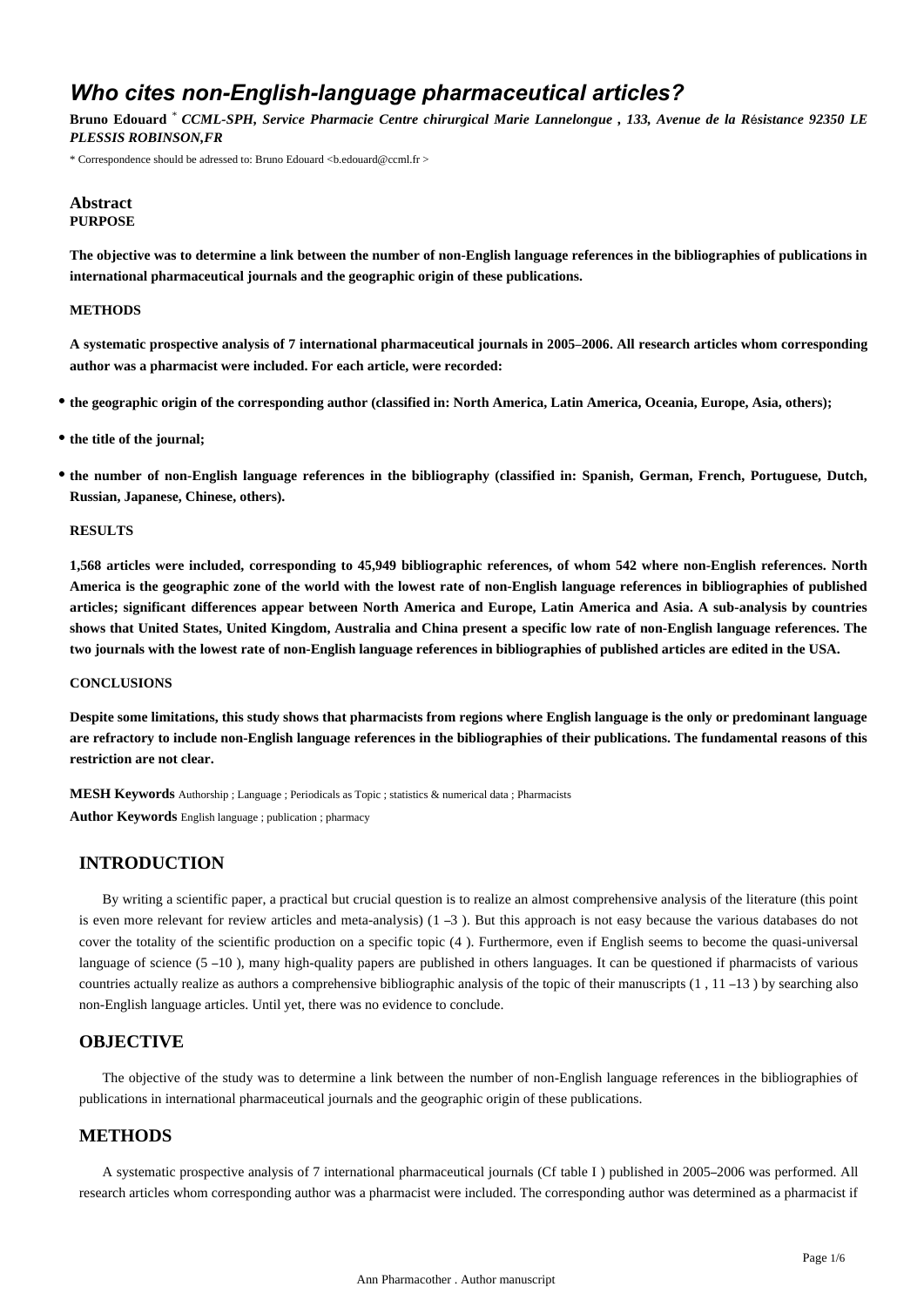his/her title was mentioned, or if his/her professional affiliation or e-mail address mentioned a pharmaceutical entity (i.e. pharmacy department of a medical center, college of pharmacy of a university…). Every issue of the journals was analyzed, except the supplements. The articles where the whole title of the bibliographic references was not mentioned were not included.

For each article included, were recorded:

- the geographic origin of the corresponding author (classified in: North America, Latin America, Oceania, Europe, Asia, Africa);
- the country of the corresponding author;
- the title of the journal;

the number of non-English language references in the bibliography (classified in: Spanish, German, French, Portuguese, Dutch, Russian, Japanese, Chinese, Italian, others).

The main outcome was the percentage of non-English language references in the bibliographies of publications for each geographic origin of the corresponding author. Secondary outcomes were: percentage of non-English language references in the bibliographies of publications for each country of the corresponding author, for each journal. Significant differences were searched for each criterion by Chi-squared test.

### **RESULTS**

1,568 articles were included (Table 1 ), corresponding to 45,949 bibliographic references, of whom 542 where non-English references (1.18%).

The percentage of non-English language references in the bibliographies of publications for each geographic origin of the corresponding author (main outcome) is shown in Table 2 : the homogeneity Chi-squared test is very significant (p < 0.0001). North America is the geographic zone of the world with the lowest rate of non-English language references in bibliographies of published articles; significant differences appear between North America and Europe, Latin America and Asia.

The percentage of non-English language references in the bibliographies of publications for each nationality of the corresponding author is shown in Table 3 (only the 15 countries with the largest number of articles appear): the homogeneity Chi-squared test is very significant (p < 0.0001). For Australia, all references without exceptions were in English. United States, United Kingdom and China present also a specific low rate of non-English language references. Significant differences appear between USA and almost all countries except United Kingdom, Australia and China.

The percentage of non-English language references in the bibliographies of publications for each journal is shown in Table 4 : the homogeneity Chi-squared test is very significant  $(p < 0.0001)$ . The two journals with the lowest rate of non-English language references in bibliographies of published articles are edited in the USA (Am J Health-System Pharm, J Pharm Sc); in opposition, the two journals with the highest rate of non-English language references in bibliographies of published articles are edited in Europe (Pharm World Sci, Eur J Hosp Pharm).

#### **DISCUSSION**

#### **Study limitations**

First is the role of self-citation (14). It is a commonplace that authors are likely to cite their own previous papers: thus, it is not illogical that - let's say: a Spanish pharmacist writing in English in international journals could easily cite its own previous articles published in Spanish. So, a greater frequency of non-English references in articles written by non-English native language pharmacists is not surprising.

The citation of regulatory texts of the country where the study was performed is not unusual and pharmacists often work in their own country. This could also explain this greater frequency of non-English references in articles written by non-English native language pharmacists.

A third limitation is linked to the role of the co-authors. As we only recorded the geographic origin of the corresponding author, it cannot be excluded that the bibliographic analysis was performed by co-authors of this paper, who could be of other native languages than the corresponding author.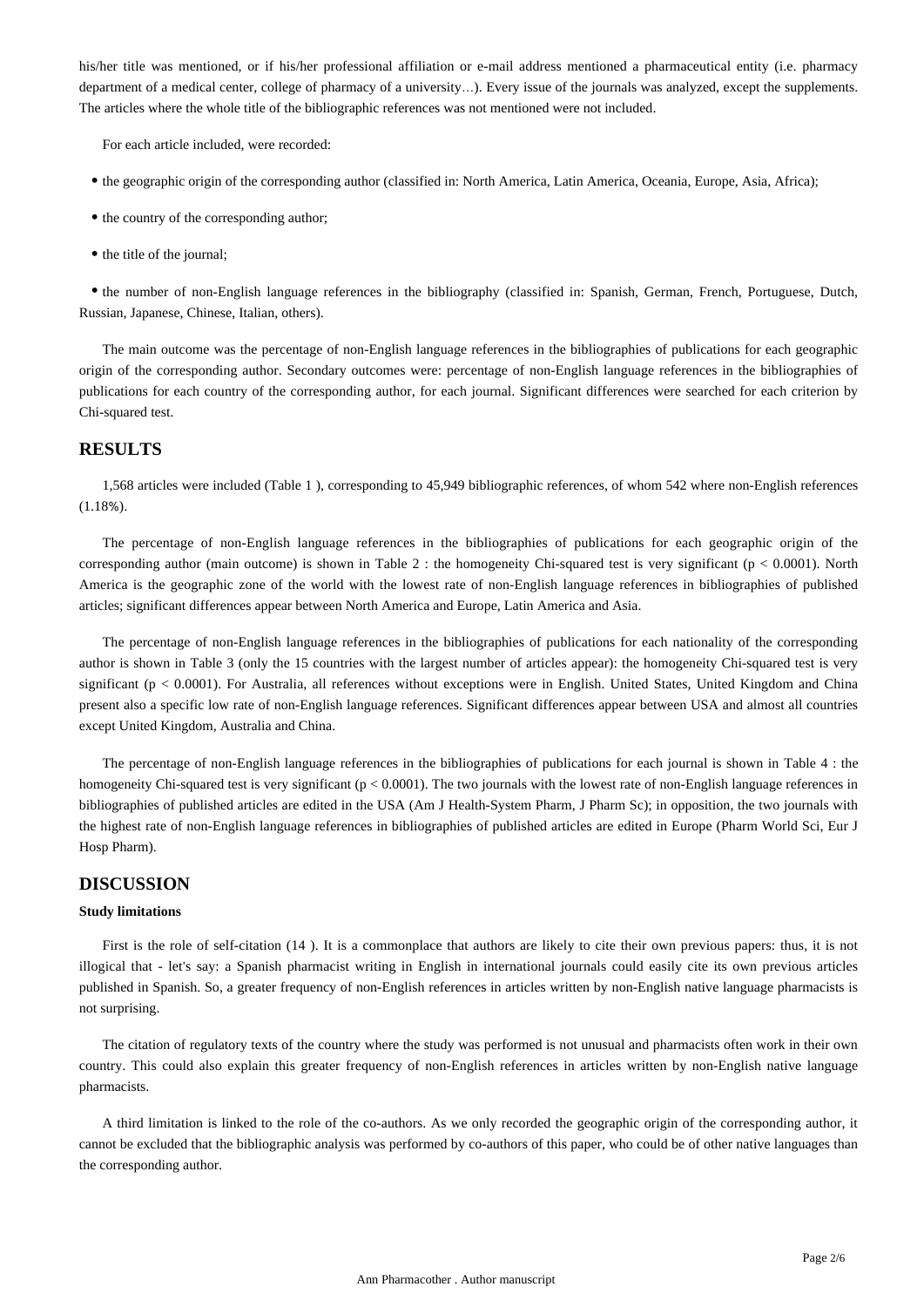Fourth, the panel of journals that we choose was not proved to be representative of pharmaceutical international journals; we selected journals on a practical considerations basis (availability in our University library). Even, some issues of Am J Health-System Pharm were not included because they vanished from the library before being examined.

A potential bias is the lack or the low number of pharmaceutical colleges in universities of some countries (i.e.: Belgium, Luxemburg, Russia…), which could draw pharmacists researchers to work in medical or scientific universities. This could impeach such people to be determined as pharmacists in our study. In fact, we do not identify a single Russian author in our study. Thus, we cannot exclude that our study is not comprehensive. Papers from Latin America, from Africa and, in lower manner, from Oceania, were in such low number that a valid statistical analysis could not be drawn.

Moreover is the case of non-Latin alphabets (i.e.: Cyrillic, Japanese, Korean, Chinese…). Bibliographic references in languages using such alphabets may be translated in English without mention of the original publication language; thus, it could prevent us to identify, for example, non-English references in Chinese manuscripts.

We initially planned to analyze the native language of the authors as a factor of citation of non-English language references, but we were not able to; indeed, if we could assume that, for instance, the native language of a German or Austrian author will be German, the situation of Canadian, Belgian or Swiss pharmacists could not be easily solved (5 ).

We only include articles written by pharmacists; our results cannot be generalized to others types of health professionals.

#### **Rate of non-English language references: role of English native language?**

Globally, the rate of non-English language references that we observed (1.18%) is very lower than the rates which may be noted in non-English language journals (up to 7.9%) (15 , 16 ).

Our study shows slight differences between geographic zones (table II ). Pharmacists from Latin America, Europe and Asia are more likely to reference non-English language articles in their publications than North Americans. A sub-analysis on major-publishing countries (table III ) revealed that pharmacists from only-English-speaking countries (USA, United Kingdom, Australia) were particularly refractory to include non-English language references in the bibliographies of their publications (rate of non-English language references from 0.00% to 0.26%). On the contrary, pharmacists from countries where English is not the only language (continental Europe, Canada, Japan) cite relatively often (1 to 6%) non-English language articles; in fact, they cite often works written in their own language: for example, in our study, 100% of non-English languages references cited by Japanese authors are in Japanese; 95% of non-English languages references cited by Spanish authors are in Spanish; 91% of non-English languages references cited by German (respectively French) authors are in German (respectively in French) (data not shown). The role of English native language is partly supported by the low rate of non-English language references in articles written by pharmacists from various countries where English is the official language or is dominant, but even in this group, slight differences between geographic zones remain: in our study, the rate is 1.23% in Irish articles, 1.04% in Nigerian articles, and 0.00% in articles from Hong-Kong, Singapore, New-Zealand, South Africa and India (data not shown). At the opposite, China has a very low rate of non-English language references, but it has been reported that Far-East countries were supposed to accept easily linguistic hurdles (7 ).

#### **Rate of non-English language references: hypotheses**

It may be questioned why some pharmacists do not include non-English language references in the bibliographies of their published articles:

they did not read these articles (they are not able to read others languages than English/they are not able to obtain non-English languages journals);

they read these articles, but they considered that their quality was too poor to cite them;

they initially included non-English language references in the bibliographies of their manuscripts, but the reviewers or editors suggested that these citations would be retracted  $(6, 17, 18)$ .

While English is widely spoken by scientists all around the world  $(5, 6)$ , it is possible on the contrary that only few English native language pharmacists can read or even scan a foreign language article (19): as 30% of US adult residents have not taken any foreign language instruction in schools (20 ) and 64% of community pharmacies in Milwaukee County (USA) are not able to communicate verbally with patients in non-English languages (21 ), it cannot be excluded that most US pharmacist-researchers only read English.

We may also speculate about a low diffusion of foreign pharmaceutical journals in North-American medical centers or universities (22 , 23 ), but without serious basis; on the contrary, the low number of non-English languages journals in international databases could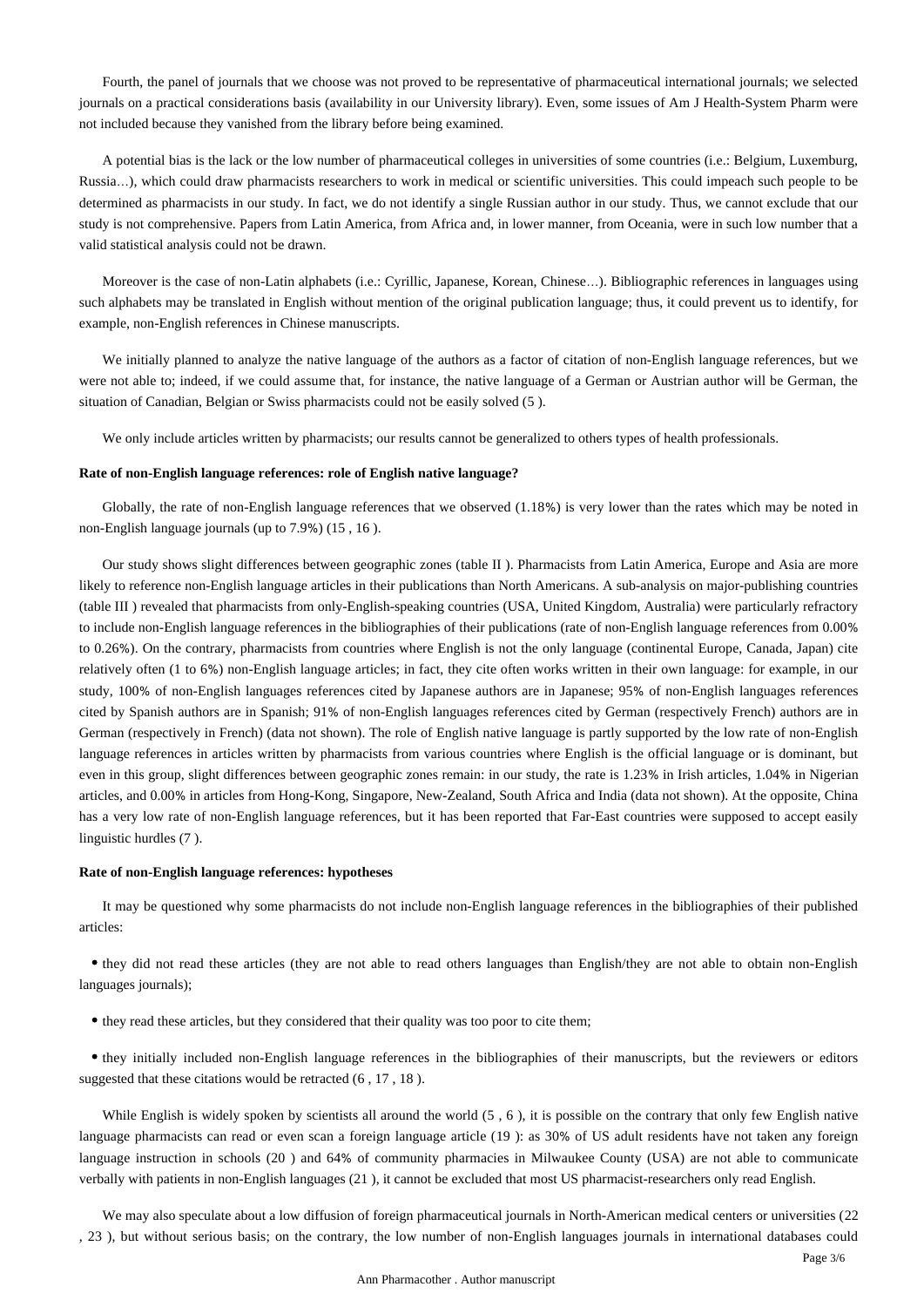prevent English native language pharmacists to identify relevant articles written in others languages (4 , 14 , 19 ). The poor quality of non-English language papers could be a speculative reason of their exclusion of bibliographic references, in spite several studies have shown that quality of papers and language were not correlated (12 , 24 , 25 ). But this idée reçue is still widely spread: in a Spanish study about nursing journals, the low citation of English documents was presented as a marker of scientific insularity (16 ).

Concerning the role of reviewers or editors, Ross et al . (26 ) provided evidence of bias in peer-review of cardiology papers, favoring authors from English-speaking countries. Man et al . (27 ) showed that English proficiency was strongly associated with publication output in the highest ranked medical journals. Tortosa-Serrano et al . (28 ) observed in a Spanish critical care journal a larger diversity of origins of bibliographic references than our series.

Last, the hypothesis that English native language pharmacists could concentrate on English-language references because it is easier to do is not to be rejected.

## **CONCLUSION**

We showed that non-English language works are seldom cited as bibliographic references in articles written by North-American pharmacists. This attitude is also frequent in articles written by British and Australian pharmacists. The role of native English language is probable, but the fundamental reasons of this restriction are not clear. However, it may lead in such cases to a partial bibliographic analysis and produce results different from those which have been obtained without restriction  $(3)$ : this fact cannot be admitted by scientists  $(1, 2, 3)$ 6 , 13 ). The assistance of multi-lingual documentalists to only-English-speaking pharmacists to access to international literature should be considered.

#### **References:**

- 1 . Thompson DF , Patatanian E . Do authors of drug therapy review articles perform a complete search of the literature? . Ann Pharmacother . 2005 ; 39 : 771 2
- 2 . Delgado-Rodriguez M , Sillero-Arenas M . Sesgos en el metaanàlisis . Med Clin . Barc 1999 ; 112 : 43 50
- 3 . Grégoire G , Derderian F , Le Lorier J . Selecting the language of the publications included in a meta-analysis: is there a Tower of Babel bias? . J Clin Epidemiol . 1995 ; 48 : 159 - 63
- 4 . Loria A , Arroyo P . Language and country preponderance trends in MEDLINE and its causes . J Med Libr Assoc . 2005 ; 93 : 381 5
- 5 . Dingwall S , Murray H . The future of English in Switzerland: a majority/minority problem? . Bull Suisse Linguist Appl . 1999 ; 69 : 198 206
- 6 . Durand CX . Le français, une langue pour la science . Assemblée générale de l'AUF Québec 19 May 2001 (http://www.mef.qc.ca/francais-langue-science.htm ) (accessed 10 September 2007)
- 7 . La Madeleine BL . Lost in translation . Nature . 2007 ; 445 : 454 5
- 8 . Montgomery S . Of towers, walls, and fields: perspectives on language in science . Science . 2004 ; 303 : 1333 5
- 9 . Falagas ME , Fabritsi E , Chelvatzoglou FC , Rellos K . Penetration of the English language in science: the case of a German national interdisciplinary critical care conference . Critical Care . 2005 ; 9 : 655 - 6
- 10 . Forattini OP . A lingua franca da ciencia . Rev Saude Publica . 1997 ; 31 : 3 8
- 11 . Nahata MC . Tips for writing and publishing an article . Ann Pharmacother . 2008 ; 42 : 273 7
- 12 . Moher D , Fortin P , Jadad AR . Completeness of reporting of trials published in languages other than English: implications for conduct and reporting of systematic reviews . Lancet . 1996 ; 347 : 363 - 6
- 13 . Egger M , Zellweger-Zähner T , Schneider M , Junker C , Lengeler C , Antes G . Language bias in randomised controlled trials published in English and German . Lancet . 1997 ; 350 : 326 - 9
- 14 . Kurmis AP . Understanding the limitations of the journal impact factor . J Bone Joint Surgery . 2003 ; 85 : 2449 54
- 15 . Perez-Arbej JA , Cameo-Rico MI , Arnaiz-Esteban F . Impacto de las publicaciones urologicas en lengua espanola en revistas de lengua inglesa . Arch Esp Urol . 1997 ;  $50 \cdot 427 - 32$
- 16 . Munoz-Soler V , Florez-Lopez MJ , Cabanero-Martinez MJ , Richart-Martinez M . Analisis de referencias bibliograficas de originales publicados en revistas de enfermeria nacionales e internacionales y de 2 disciplinas de la salud afines . Enferm Clin . 2007 ; 17 : 71 - 7
- 17 . Birch-Becaas S . From author to reviewer to editor: negotiating the claim in a scientific article. A study of French researchers publishing in English . Angl Special . 1997 ;  $(15-18)$  397 - 408
- 18 . Piolat A , Vauclair J . Le processus d'expertise éditoriale avant et avec Internet . Prat Psychol . 2004 ; (3 ) 255 72
- 19 . Garfield E . English: an international language for science? . Essays of an Information Scientist . 1967 ; 1 : 19 20
- 20 . Hargrove T , Stempel GH . Poll: Americans wistful for foreign language studies . Scripps Howard News Service . 2007 ; 06 20
- 21 . Bradshaw M , Tomany-Korman S , Flores G . Language barriers to prescriptions for patients with limited English proficiency: a survey of pharmacies . Pediatrics . 2007 ; 120 : e225 - 35
- 22 . Sunol R , Saturno PJ . Challenge to overcome language barriers in scientific journals: announcing a new initiative from the ISQua journal . Int J Qual Health Care . 2008 ;  $20:1 - 2$
- 23 . Pope M . Access in the United States to foreign language LIS scholarly journals through indexing services . World Library and Information Congress: 71th IFLA General Conference and Council "Libraries – A voyage of discovery" August 14th–18th 2005 Oslo, Norway Accessed http://www.ifla.org/IV/ifla71/Programme.htm (24/03/2008)
- 24 . Walvoort HC . (Medical science in the Dutch language) (Dutch) . Ned Tijdschr Geneeskd . 1997 ; 141 : 5 7
- 25 . Aleixandre-Benavent R , Valderrama-Zurian JC , Alonso-Arrovo A , Miguel-Dasit A , Gonzalez de Dios J , de Granda Orive J . Espanol versus ingles como idioma de publicacion y factor de impacto de Neurologia . Neurologia . 2007 ; 22 : 19 - 26
- <sup>•</sup> 26 . Ross JS , Gross CP , Desai MM , Hong Y . Effect of blinded peer review on abstract acceptance . JAMA . 2006 ; 295 : (14 ) 1675 80
- 27 . Man JP , Weinkauf JG , Tsang M , Sin DD . Why do some countries publish more than others? An international comparison of research funding, English proficiency and publication output in highly ranked medical journals . Eur J Epidemiol . 2004 ; 19 : (8 ) 811 - 7
- 28 . Tortosa-Serrano JA , Mulero-Cervantes JF , Hernandez-Palazon J , Garcia-Cayuela JM . Analisis bibliometrico de los articulos originales publicados en la revista espanola de anestesiologia y reanimacion durante 10 anos (1987–1996) . Rev Esp Anestesiol Reanim . 1998 ; 45 : 268 - 74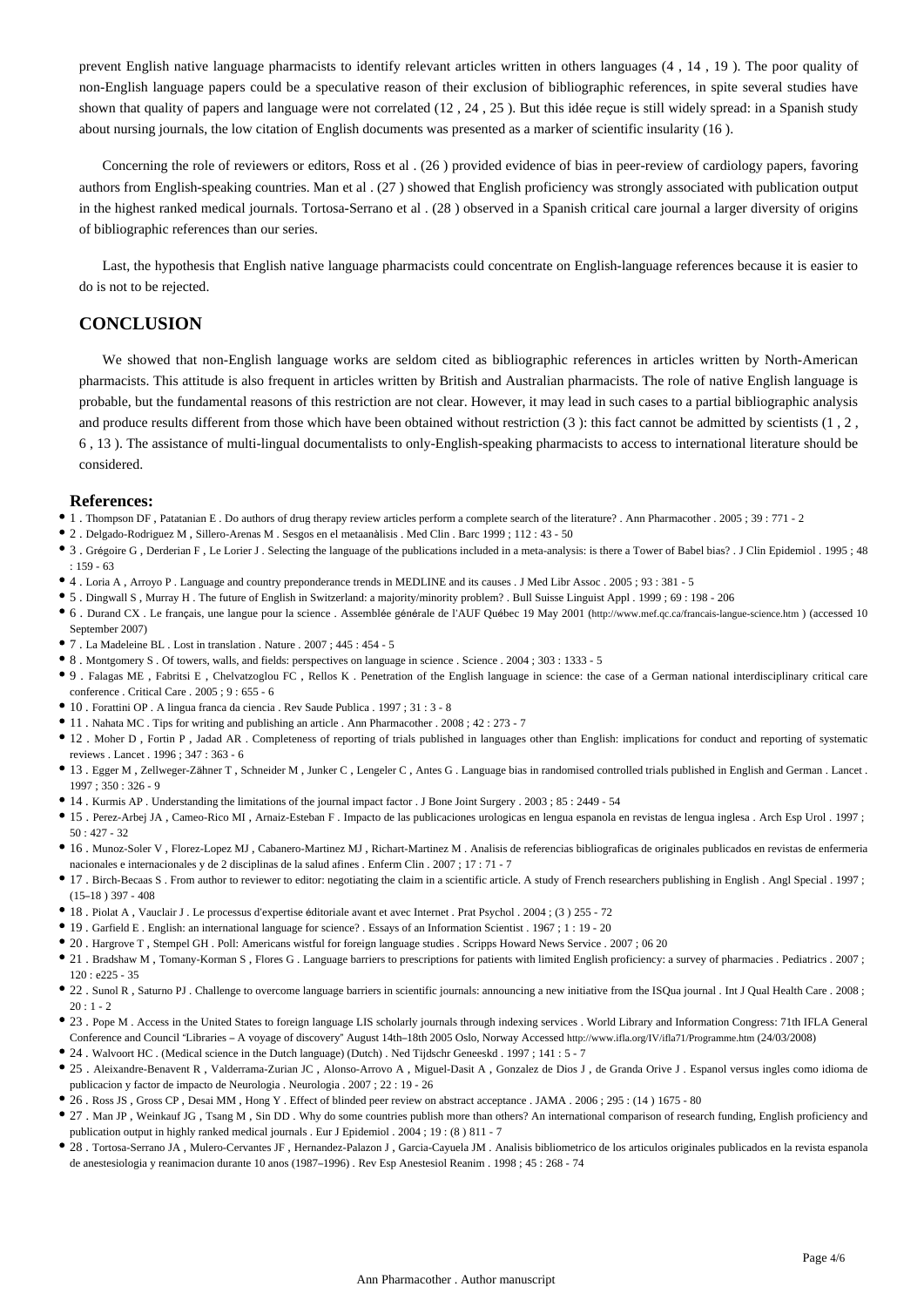### **Table 1**

## Journals analyzed

| Title of journals                           | Number of articles included |
|---------------------------------------------|-----------------------------|
| American Journal of Health-System Pharmacy  | 315                         |
| Annals of Pharmacotherapy                   | 467                         |
| Drug Delivery and Science Technology        | 110                         |
| European Journal of Hospital Pharmacy       | 36                          |
| European Journal of Pharmaceutical Sciences | 204                         |
| Journal of Pharmaceutical Sciences          | 337                         |
| Pharmacy World and Science                  | 99                          |

## **Table 2**

Percentage of non-English language references and geographic origin of author

| Origin        | <b>Number of articles</b> | Number of references | Number of non-English language references | Percentage of non-English language references | $x^2$ test (to North America) |
|---------------|---------------------------|----------------------|-------------------------------------------|-----------------------------------------------|-------------------------------|
| North America | 866                       | 26,070               | 78                                        | 0.30%                                         |                               |
| Latin America | 10                        | 261                  | 20                                        | 7.66%                                         | p < 0.0001                    |
| Oceania       | 34                        | 995                  |                                           | 0.10%                                         | NA                            |
| Europe        | 479                       | 13,676               | 412                                       | 3.01%                                         | p < 0.0001                    |
| Asia          | 166                       | 4,631                | 27                                        | 0.58%                                         | p < 0.01                      |
| Africa        | 13                        | 316                  |                                           | 1.27%                                         | <b>NA</b>                     |

NA: not applicable

#### **Table 3**

Percentage of non-English language references and country of author

| <b>Country</b> | <b>Number of articles</b> | <b>Number of references</b> | Number of non-English language references | Percentage of non-English language references | $\chi^2$ test (to USA) |
|----------------|---------------------------|-----------------------------|-------------------------------------------|-----------------------------------------------|------------------------|
| <b>USA</b>     | 816                       | 24,354                      | 49                                        | 0.20%                                         |                        |
| United Kingdom | 93                        | 2,649                       | 7                                         | 0.26%                                         | <b>NS</b>              |
| Japan          | 54                        | 1,675                       | 18                                        | 1.07%                                         | p < 0.0001             |
| Netherlands    | 53                        | 1,523                       | 71                                        | 4.66%                                         | p < 0.0001             |
| Canada         | 50                        | 1,716                       | 29                                        | 1.69%                                         | p < 0.0001             |
| Spain          | 48                        | 1,164                       | 84                                        | 7.22%                                         | p < 0.0001             |
| Italy          | 42                        | 1,305                       | 10                                        | 0.77%                                         | p < 0.0001             |
| France         | 40                        | 965                         | 46                                        | 4.77%                                         | p < 0.0001             |
| Germany        | 31                        | 1,239                       | 75                                        | 6.05%                                         | p < 0.0001             |
| Denmark        | 27                        | 805                         | 13                                        | 1.61%                                         | p < 0.0001             |
| Australia      | 24                        | 719                         | $\overline{0}$                            | $0.00\%$                                      | <b>NA</b>              |
| Sweden         | 24                        | 733                         | 27                                        | 3.68%                                         | p < 0.0001             |
| China          | 22                        | 444                         |                                           | 0.23%                                         | <b>NA</b>              |
| Belgium        | 21                        | 539                         | 14                                        | 2.60%                                         | p < 0.0001             |
| Switzerland    | 21                        | 475                         | 12                                        | 2.53%                                         | p < 0.0001             |

NA: not applicable; NS: not significant